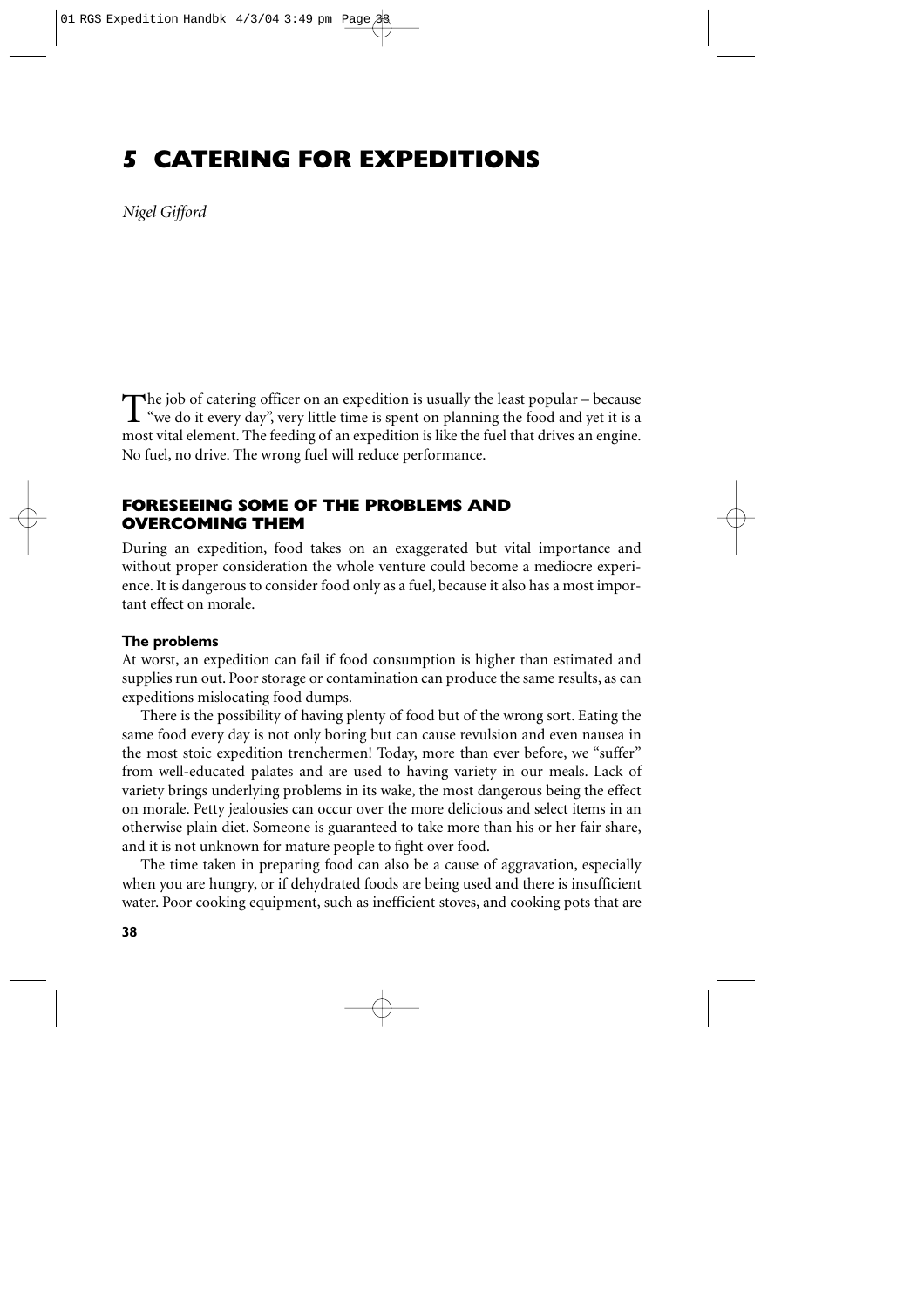too small or hard to clean, will cause frustration and lead to wastage, and a meal that looks unappetising is undoubtedly hard to swallow.

Once the meal is finished, washing up can be difficult. Think about how this will be tackled. Will you take tin foil? The amount of washing up can be reduced if all dishes are wiped clean with soft paper before they are washed in hot water.

#### **The solution is in the planning**

01 RGS Expedition Handbk  $4/3/04$  3:49 pm Page

Many problems are encountered only after it is too late, when it requires considerable time and finance to correct the situation. However, with careful planning most can be avoided.

The nature of the expedition and the volume of food needed must be the first considerations. From this basis, more elaborate ideas can be researched:

- How many meals are required each day?
- Is there sufficient time/daylight to prepare these meals?
- Will food consumption be increased as the group is living away from their normal environment?

These are not difficult questions to answer and usually result in two meals a day with a midday snack. This saves cooking time and allows flexibility in day-to-day organisation.

Next, decide the total meal requirement for the trip. One person requires  $1 \times$ breakfast,  $1 \times$  snack,  $1 \times$  main meal each day. Simple multiplication gives:

Number in the party  $\times$  Number of days in the field = Total person/days food

The importance of variety has already been mentioned and it is very difficult for one person to decide what to take. Ask the expedition members for ideas. Question them on their likes and dislikes. This will involve them in the feeding programme and makes them feel that the catering officer cares about their needs. A simple questionnaire may help.

Having gathered together these suggestions, work out a few sample menus. The "skeleton method" is often the easiest way of doing this. Start with the main item of the meal and then what is needed to go with it. Begin with the main meal of the day, and work through the snack meal and breakfast. Do not forget the drinks to accompany each meal. The ideal expedition feeding programme is as near to a normal daily diet as possible with nothing unusual about it. Do not get carried away and try to make the meals exotic. If you are stuck for ideas, browse around the local supermarket or look through simple cookery books.

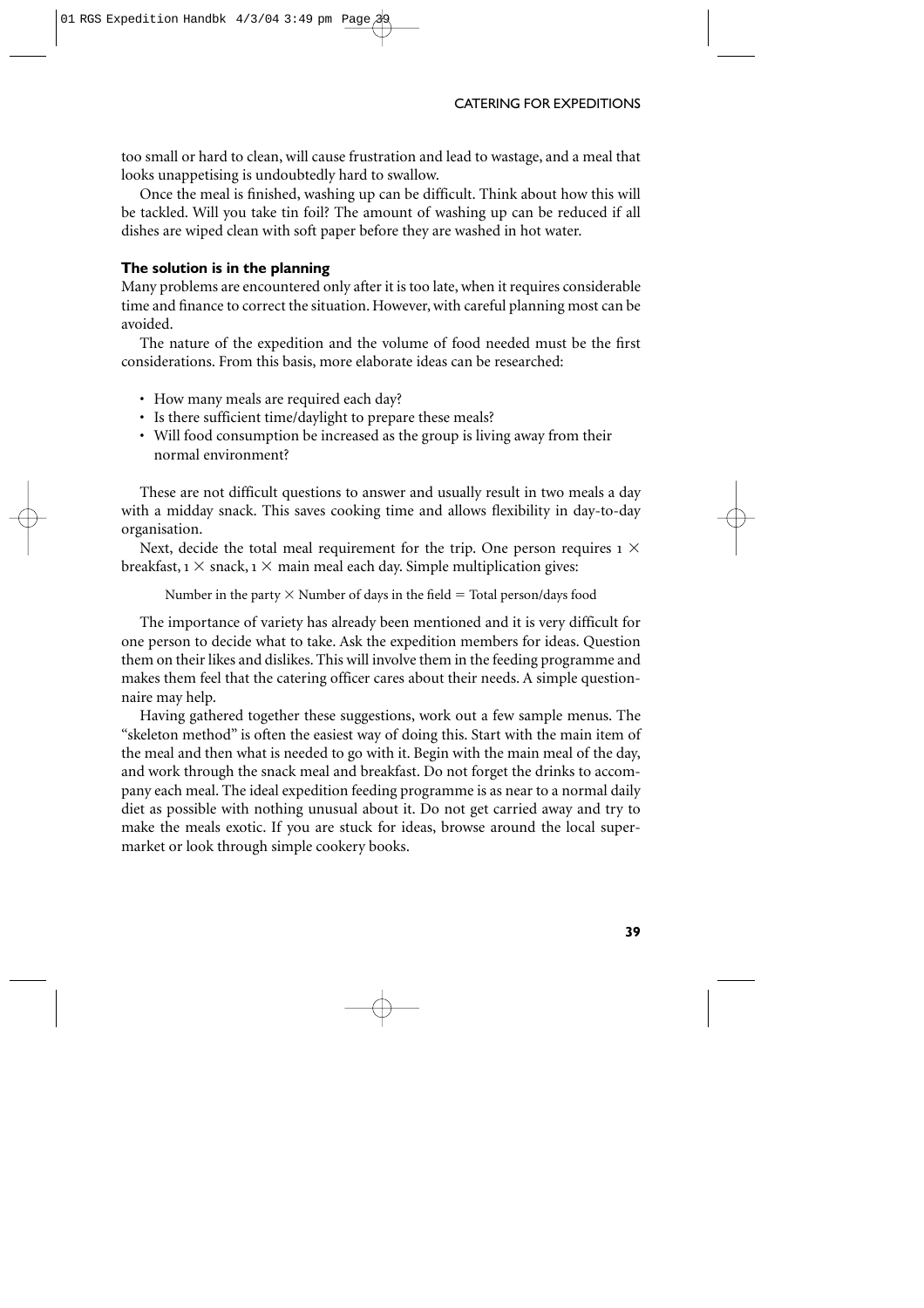### **NUTRITION**

Nutrition is usually the last consideration for the catering manager. This is because it is important to provide foods that your team will eat and will enjoy eating. Food has a psychological importance as well as a physiological role. A perfectly balanced meal that is not eaten, for whatever reason, has no nutritional value and all your efforts will have been wasted. And, remember, it is very unlikely that any nutritional deficiency will manifest itself if the food is good quality and balanced to some degree. The time to look closely at this aspect is in extreme environments. In Arctic winter conditions, for example, you will need a very high fat content to help keep the body warm.

# **PROCURING RATIONS**

#### **Where to buy the food: the cost implications**

From the outset you must be aware of the cost implications of the food that you will eat. This will include not only its purchase, but transportation and the fuel and equipment needed to prepare it. Don't get carried away with the idea that food given to the expedition in the UK is free. For example:

Cost of food bought in UK + Freight to host country  $+$  Transport from point of arrival to base camp = Cost of food eaten in host country.

Do not take the availability of food items in remote places for granted; some villages and small towns grow or buy enough only to support themselves and have none to spare for visitors. Shops in remote areas, on the other hand, may surprise you with the range of their stock. If they have good communications they may be able to order food for you. This provides an income for the local people and is a demonstrable way of providing benefit to a remote area.

Try to research exactly what foods are available in the host country with the upto-date costs. A reconnaissance is invaluable for assessing food prices and availability in remoter locations.

Specialised rations usually have to be imported. The requirements of a mountaineering expedition, for example, may well be such that the high-altitude elements of the ration programme need to be selected and packaged in the UK where they will have been assessed for palatability, texture, weight and durability of packaging. One must accept that such specialised rations and their transportation are expensive.

If you don't buy your food in the host country, and have to obtain it in the UK, first find out what you can obtain through sponsorship by either donation or discount. The balance can be bought from a supermarket or cash and carry.

Remember, at the cash and carry you can usually buy only by the packet or container, not individual items. Specialist foods usually come direct from the manu-

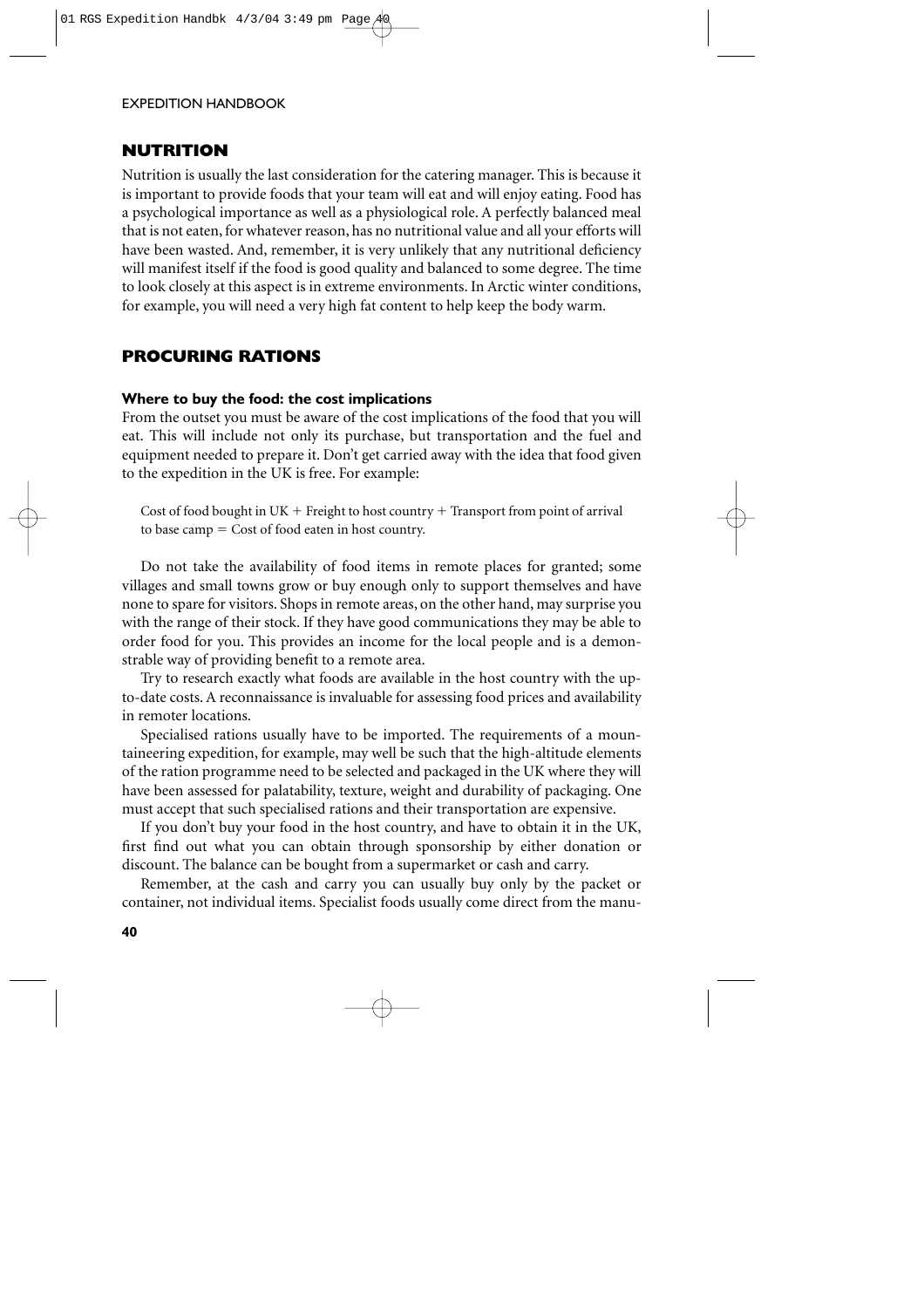facturer. Please note that civilians cannot always buy military composite rations from official sources and that their sale to civilians may be restricted.

## **Types of ration**

The relative merits of the various types of ration are outlined below.

#### *Fresh local food*

There is no substitute for fresh food for both taste and nutrition.

#### *Meat*

All local meat, whether flesh, fowl or fish, should be freshly killed. In all but the coldest climates, it is unwise to purchase any quantity that cannot be consumed within a couple of days. If you have a permanent base camp, consider keeping a few chickens, a small sheep or goat, providing that you are willing to slaughter it yourself. Fishing can sometimes supplement the expedition's diet. Some meats are more dangerous than others. If you eat partly cooked or raw beef, at the worst you may get beef tapeworm that stays in your gut, but, if you eat half-cooked or uncooked pig, you may get pig tapeworm which migrates into your muscles and into your brain. For this reason Muslims, Orthodox Jews and Coptic Christians do not eat pork. Store meat in as cool a place as possible, raised to allow free circulation of air and protected, with muslin, from flies. If beef or lamb acquires a sickly smell and becomes slimy, you may be able to save it in time if you wash it in a strong brine solution. Certain spices do help tenderise meat and have a redeeming effect.

#### *Vegetables and fruit*

Although the variety may be limited, vegetables and fruit in season will be cheap and plentiful. Choose those that are fresh and ripe, and not bruised or blemished. Dates, grapes, etc. have fragile skins and are easily infected. Fruit from trees may be contaminated by pesticide. Correct storage will reduce deterioration and wastage. Keep them in a cool place where the air can circulate. They should be regularly sorted, those that are badly bruised are discarded and the less damaged eaten immediately. Green vegetables do not keep well and should be eaten as soon as possible.

If you eat raw fruit or vegetables, they must be washed in sterilised or boiled water, wiped and peeled. For salads choose cucumbers or tomatoes, and avoid lettuce unless you soak it properly in a sterilising fluid (e.g. Milton 2) for at least 30 minutes and then dry it. Weight for weight, lettuce has 300-400 times greater surface area than a cucumber or tomato. The acid in your stomach will kill a certain number of nasty germs but if you overdo it some will get through and make you ill. Most vegetables in less developed countries are reared with the aid of human faeces ("night soil"), and are likely to have a lot of these germs on their surface.

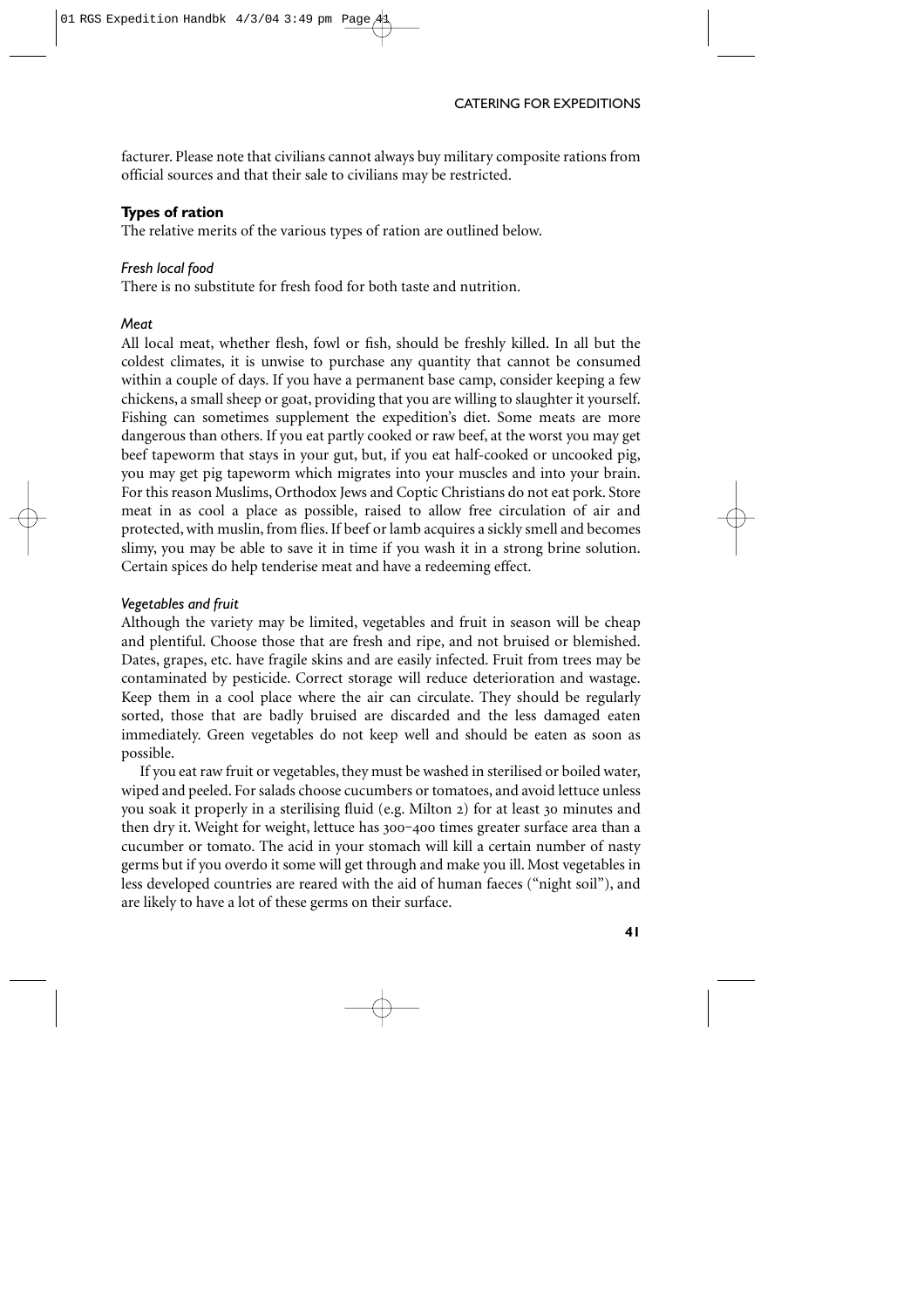| TABLE 5.1 EXAMPLES OF FRESH AND TINNED FOODS* |                        |                                                                                                                                                                                                           |                                                                                                                                      |  |  |  |  |  |
|-----------------------------------------------|------------------------|-----------------------------------------------------------------------------------------------------------------------------------------------------------------------------------------------------------|--------------------------------------------------------------------------------------------------------------------------------------|--|--|--|--|--|
| Weight (oz)<br><b>Basic item</b>              | (g)                    | <b>Alternatives</b>                                                                                                                                                                                       | Weight (oz)<br>(g)                                                                                                                   |  |  |  |  |  |
| Meat (beef)                                   | 8<br>240               | Lamb or pork or offal<br>or (c) corned beef<br>or (c) stewed steak<br>or (c) steak and kidney pudding<br>or (c) meat and vegetables<br>or chicken<br>or rabbit                                            | 8<br>240<br>8<br>240<br>8<br>240<br>10.5<br>315<br> 8<br>540<br>8<br>240<br>8<br>240                                                 |  |  |  |  |  |
| Bacon                                         | 1.5<br>45              | Luncheon meat<br>or eggs (large)<br>or eggs (small)                                                                                                                                                       | 1.5<br>45<br>I egg<br>2 eggs                                                                                                         |  |  |  |  |  |
| Sausages (fresh)                              | 1.75                   | 52.5 (c) sausages<br>or (c) luncheon meat<br>or eggs (large)<br>or eggs (small)<br>or whole fish<br>or fish - headed and gutted<br>or fish fillets<br>or boned kippers<br>or smoked haddock fillets       | 52.5<br>1.75<br>1.5<br>45<br>l egg<br>2 eggs<br>7<br>210<br>5.25<br>157.5<br>3.5<br>105<br>3.5<br>105<br>3.5<br>105<br>5.75<br>172.5 |  |  |  |  |  |
| Fish fillets                                  | 1.5<br>45              | or (c) beans<br>Fish, whole<br>or fish - headed and gutted<br>or boned kippers<br>or smoked haddock fillets<br>or (c) sardines<br>or (c) salmon<br>or (c) herrings<br>or $(c)$ beans<br>or fresh potatoes | 90<br>3<br>67.5<br>2.25<br>1.5<br>45<br>1.5<br>45<br>0.5<br>15<br>0.75<br>22.5<br>30<br>$\mathsf{L}$<br>2.5<br>75<br>21<br>630       |  |  |  |  |  |
| Large eggs<br>Canned milk (fl. oz)            | l egg<br>5<br>150      | or small eggs<br>Fresh milk                                                                                                                                                                               | 2 eggs<br>12.5<br>375                                                                                                                |  |  |  |  |  |
| Cheese (Cheddar)                              | 0.5<br>15              | or powdered milk (mixed)<br>Processed cheese<br>or (c) cheese<br>or chocolate                                                                                                                             | 12.5<br>375<br>0.5<br>15<br>0.5<br>15<br>30<br>$\mathsf{I}$                                                                          |  |  |  |  |  |
| Butter (fresh)                                | 0.5<br>15              | Butter concentrate<br>or margarine                                                                                                                                                                        | 0.5<br>15<br>0.5<br>15                                                                                                               |  |  |  |  |  |
| Margarine<br>Cooking fat                      | 1.5<br>45<br>15<br>0.5 | (c) margarine<br>Margarine                                                                                                                                                                                | 1.5<br>45<br>0.5<br>15                                                                                                               |  |  |  |  |  |
| Bread                                         | 2<br>360               | or local cooking oil<br>Flour<br>or biscuits<br>or potatoes, fresh in lieu of<br>each oz of bread<br>or vegetables, fresh in lieu of each oz of bread                                                     | 0.5<br>15<br>9<br>270<br>9<br>270<br>3<br>90<br>$\mathbf{I}$<br>30                                                                   |  |  |  |  |  |
| Flour                                         | 2.5<br>75              | <b>Bread</b><br>or rice<br>or potatoes, fresh in lieu of each oz of flour<br>or vegetables, fresh in lieu of                                                                                              | 3.33<br>99.9<br>2.5<br>75<br>$\overline{4}$<br>120                                                                                   |  |  |  |  |  |
|                                               |                        | each oz of flour                                                                                                                                                                                          | 30<br>I                                                                                                                              |  |  |  |  |  |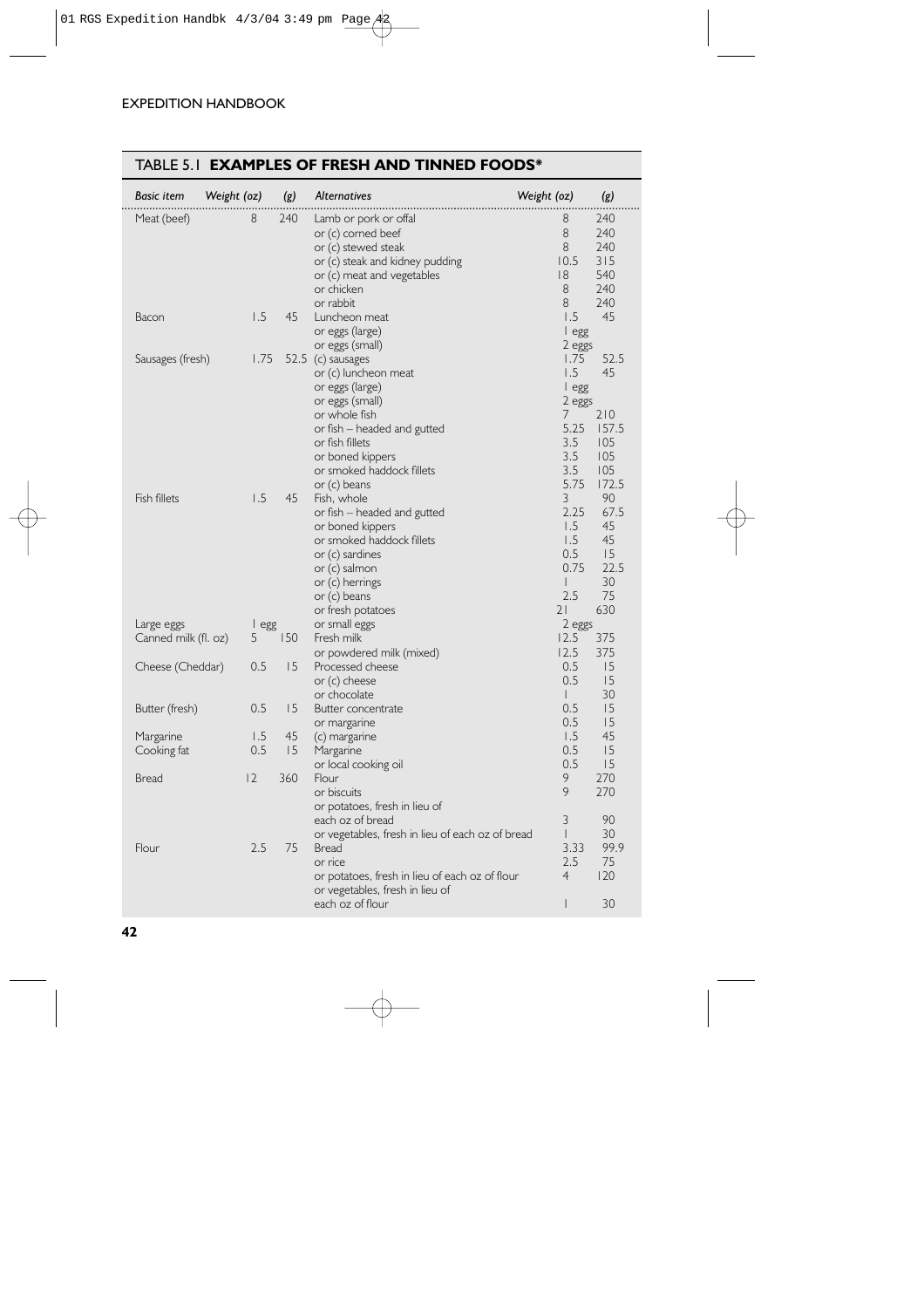| <b>Basic item</b><br>Weight (oz)                                                                                                                            |                                               | (g)                                     | <b>Alternatives</b>                                                                                                                                                   | Weight (oz)                                                     | (g)                                 |
|-------------------------------------------------------------------------------------------------------------------------------------------------------------|-----------------------------------------------|-----------------------------------------|-----------------------------------------------------------------------------------------------------------------------------------------------------------------------|-----------------------------------------------------------------|-------------------------------------|
| Rice                                                                                                                                                        | 0.25                                          |                                         | 7.5 Macaroni<br>or semolina<br>or cornflour<br>or spaghetti                                                                                                           | 0.25<br>0.25<br>0.25<br>0.25<br>1.25                            | 7.5<br>7.5<br>7.5<br>7.5<br>37.5    |
| Breakfast cereals                                                                                                                                           | 0.75                                          |                                         | or ice cream<br>2.5 Rolled oats<br>or rolled oats and sugar<br>or breakfast cereals<br>and $(c)$ milk                                                                 | I<br>$\overline{\phantom{a}}$<br>0.25<br>0.75                   | 30<br>30<br>7.5<br>2.5              |
| Marmalade<br>Honey                                                                                                                                          | 3<br>$\mathsf{I}$                             | 90<br>30                                | Jam<br>Marmalade<br>or syrup                                                                                                                                          | 1.5<br>I<br>$\overline{1}$<br>$\overline{2}$                    | 45<br>30<br>30                      |
| Tea                                                                                                                                                         | 0.5                                           | 15                                      | or sugar<br>Coffee<br>or instant coffee powder                                                                                                                        | $\overline{\phantom{a}}$<br>0.25                                | 60<br>30<br>7.5                     |
| Dried fruit                                                                                                                                                 | 0.5                                           | 15                                      | lam<br>or marmalade<br>or syrup<br>or fresh fruit                                                                                                                     | 0.5<br>0.5<br>0.5<br>3.75                                       | 15<br>15<br>15<br>112.5             |
| Fresh fruit                                                                                                                                                 | 5                                             | 150                                     | or apple solid pack<br>Melons, mangoes, papayas, pineapples or bananas<br>or lemons, oranges and grapefruit<br>or other fresh fruit<br>or (c) fruit<br>or dried fruit | 1.5<br>6<br>5<br>$\overline{4}$<br>$\overline{2}$<br>0.5        | 45<br>180<br>150<br>120<br>60<br>15 |
| Vegetables (fresh)                                                                                                                                          | 8                                             | 240                                     | (c) vegetables<br>or (c) beans<br>or dried pulses<br>or dehydrated vegetables<br>or frozen vegetables                                                                 | $\overline{4}$<br>$\overline{4}$<br>2<br>0.75<br>$\overline{4}$ | 120<br>120<br>60<br>22.5<br>120     |
| Onions (fresh)                                                                                                                                              | I                                             | 30                                      | Dehydrated onions<br>or fresh vegetables                                                                                                                              | 0.08<br>$\mathsf{I}$                                            | 2.4<br>30                           |
| Potatoes (fresh)                                                                                                                                            | 20                                            | 600                                     | (c) potatoes<br>or bread<br>or mashed potato powder<br>or dehydrated potatoes                                                                                         | 13.25<br>3.25<br>$\overline{4}$<br>2.75                         | 397.5<br>97.5<br>120<br>82.5        |
| Lemon/orange powder 0.25                                                                                                                                    |                                               |                                         | 7.5 Tea<br>and sugar<br>and (c) milk<br>or jelly powder<br>or sugar                                                                                                   | 0.08<br>0.25<br>0.5<br>0.75<br>0.75                             | 2.4<br>7.5<br>15<br>22.5<br>22.5    |
| Salt (culinary)<br>Salt (table)<br>Custard powder<br>Baking powder<br>Tomato purée<br>Pickles<br>Pepper (pinch)<br>Mustard (teaspoon)<br>Vinegar (teaspoon) | 0.25<br>0.175<br>0.08<br>0.08<br>0.25<br>0.08 | 7.5<br>5.25<br>2.4<br>2.4<br>7.5<br>2.4 |                                                                                                                                                                       |                                                                 |                                     |

\*Amounts suitable for one person per day, (c) = canned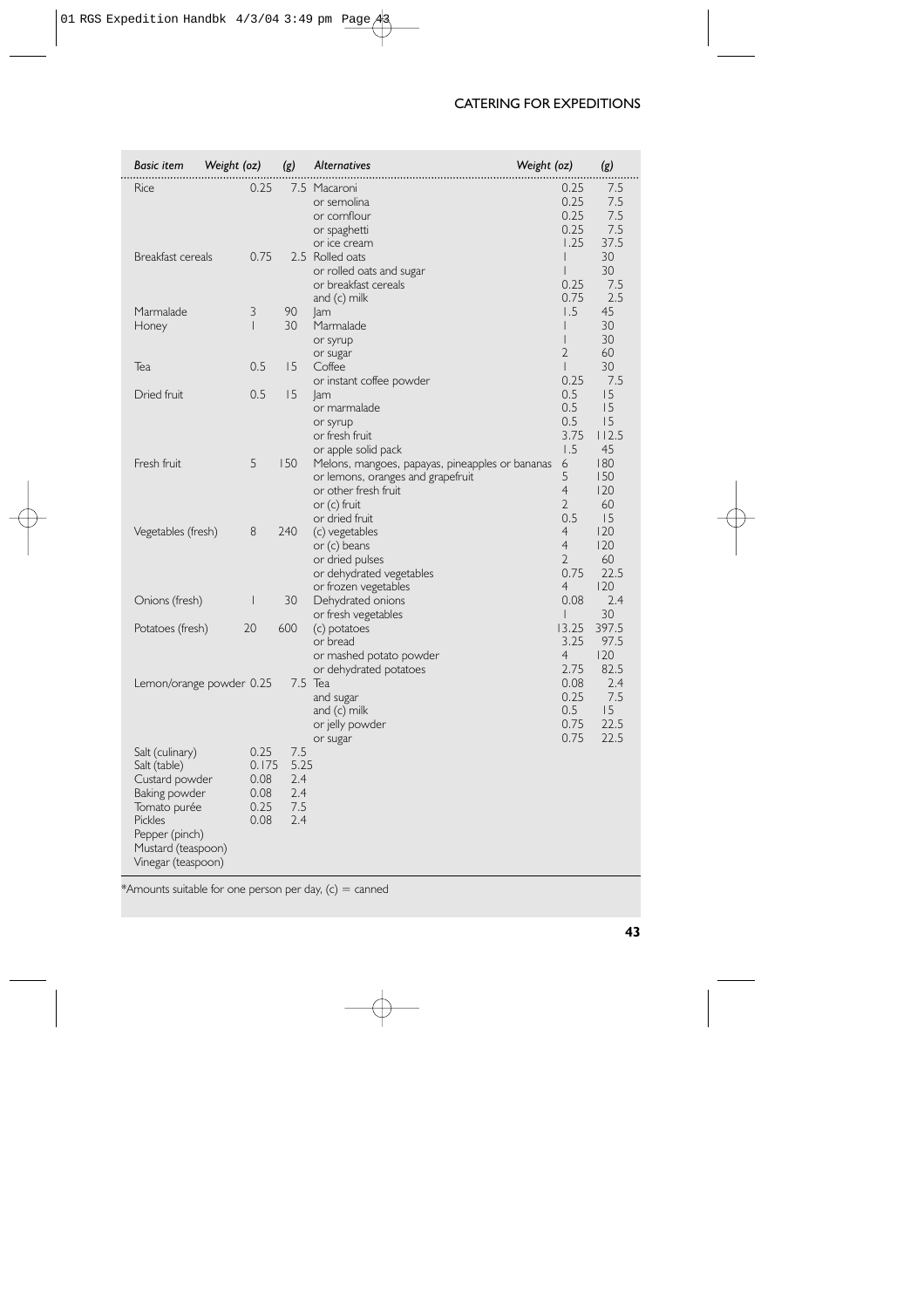### *Milk, ice cream and fruit juices*

Local milk, ice cream and fruit juices should be avoided. Bottled drinks with metal caps (but not those with corks) should be safe, although the necks should be rubbed well after the tops have been removed and before the drinks are consumed. When cooling a drink, place the ice outside and not inside the container. If you are sampling locally cooked foods, choose well-cooked hot spicy meals, and avoid salads and ice cream.

#### **Supermarket food bought in the UK**

It is unlikely that you would want to feed a large expedition entirely on fresh local food. Very few people enjoy unfamiliar food for any length of time, despite what they say in the UK before they leave (this also includes experienced expeditioners who adamantly think to the contrary!). Familiar foods bought at a supermarket or cash and carry before you go will provide essential basics that cannot be obtained in the host country, as well as the luxury items that add interest and lift morale.

Generally, the cheaper the price, the poorer the quality and, in the case of tinned goods, the higher the water content. With meats, the fat content will be higher in cheaper products. Test the product range yourself before buying in bulk. Familiar products are often welcomed by members.

Expeditioners eat primarily with their eyes; in other words they will be immediately attracted to food that looks colourful, interesting and familiar. Having appraised the food with a quick glance, their next assessment will be by smell, and last, having selected the food of their choice and put it on their plate, it must pass the final test of taste. At any of these stages people may well decide that, because the food has not met their standard at any one of these levels, they are no longer hungry, the result being no food intake, wastage of time in preparation and fuel, and poor effect on morale.

Consequently, the catering officer should give continual thought to the attractiveness of meals to appease the expeditioners' feeding requirements and tastes, to the extent that selection of both tinned and food items should consider the presentation of the product by its wrapper or easily recognisable household brand name. For example, John West fish products are invariably presented in a cardboard wrapper that shows a cooked and garnished meal comprising the food item inside the can. Such effective marketing becomes the garnish of the canned ration!

#### **Food in extreme temperatures**

Remember that foods bought in the UK in a warm supermarket may not be in the same state as this when stored in the Arctic or tropics. Favourite foods such as cheese, butter, some biscuits and chocolate tend to freeze solid or melt, leaving them impossible or unappetising to eat. This can be a big disappointment at the time. Therefore, it is important to consider the physical state of familiar foods when exposed to extreme temperatures.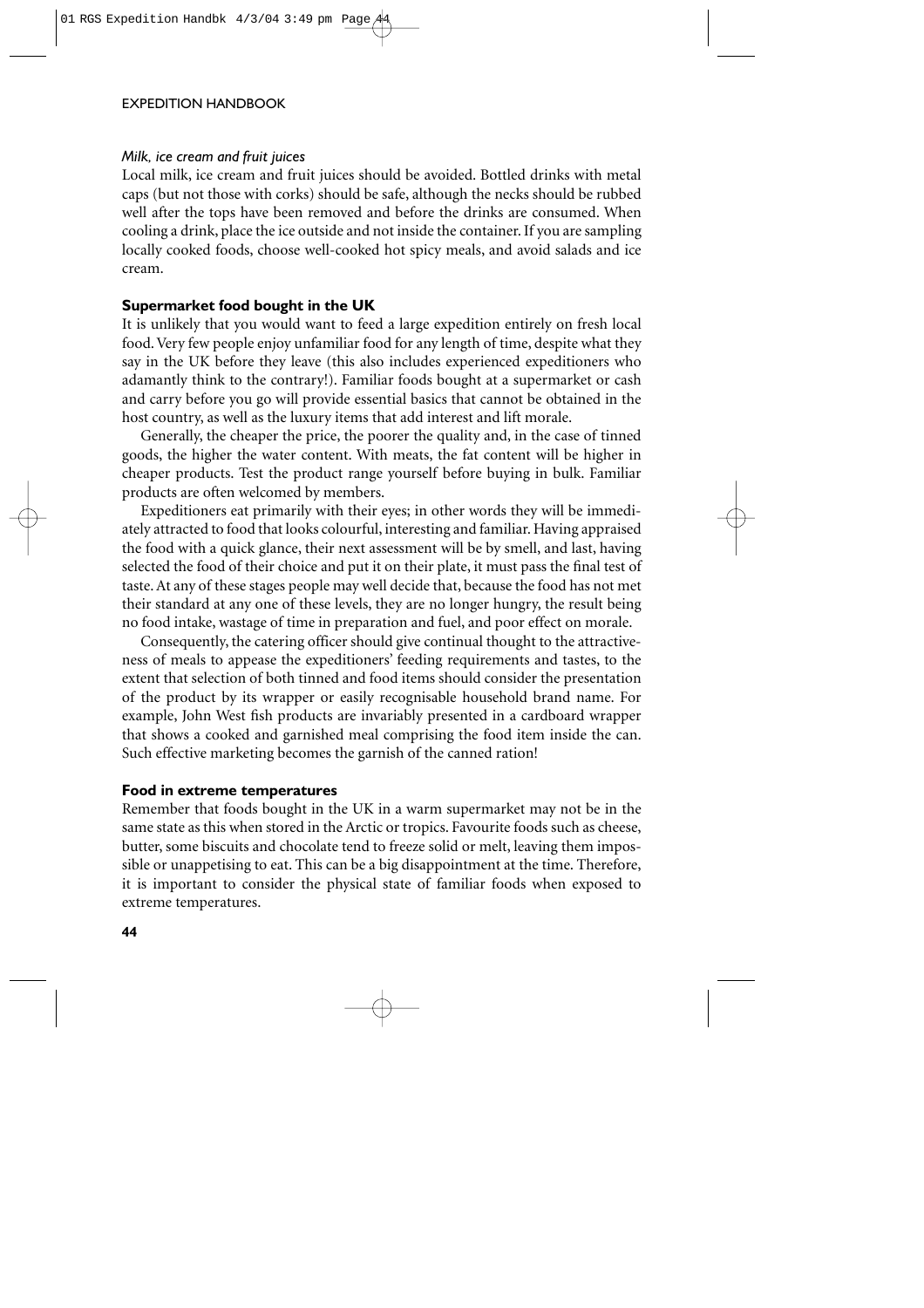#### **Specialist expedition foods**

These types of foods are designed for a specific purpose, and should by no means be considered to be the only answer to expedition rations, even for expeditions working in remote harsh environments. They are nothing more than a convenience and, where fresh alternatives are readily available and cost-effective, they should not even be considered. They are in essence the food planner's final resort to allow the expedition to achieve the objectives and overall aim.

Three main types are currently being marketed for expeditions: dehydrated foods, accelerated freeze-dried food and boil-in-the-bag meals.

#### *Dehydrated foods* (Table 5.2)

The dehydration process is a harsh one involving high temperatures and prolonged heat treatments. Consequently, the resultant food does not retain its original texture. The exception is pre-cooked and dehydrated cereals, rice and some vegetables. Meatbased meals tend to provide the "meat" in the form of textured vegetable protein, which is processed from soya beans. The protein in soya beans is a food technologist's dream because it can be spun and woven to resemble different textures. It is also a neutral colour with a bland flavour, so many different colours and flavours may be added to produce a range of dishes. It has been used most extensively to produce textures that imitate meat – this is unfortunate because the consumer then compares it with meat, with less than favourable results. Soya protein granules are also available which are used to produce minced meat-based dishes. These products contain edible gums and starch to give the required thickness, but beware of eating too many of them because your diet could take on the consistency of wallpaper paste!

| <b>TABLE 5.2 DEHYDRATED FOODS</b>                                                                                                |                                                                                                                                                                                                                            |  |  |  |
|----------------------------------------------------------------------------------------------------------------------------------|----------------------------------------------------------------------------------------------------------------------------------------------------------------------------------------------------------------------------|--|--|--|
| Advantages                                                                                                                       | Disadvantages                                                                                                                                                                                                              |  |  |  |
| Lightweight, and cheaper than<br>freeze-dried foods<br>Wide variety of flavours, and<br>manufacturers<br>More available overseas | Tends to shrivel and change colour<br>during processing<br>Must be soaked or cooked before eating<br>Requires to be fully cooked with much water<br>Uses more fuel than freeze-dried, but probably<br>less than fresh food |  |  |  |

Another source of protein to compete with soya in dehydrated meals is a type of fungus known as Quorn. This might sound unappealing but food technologists have produced some very acceptable and elaborate dishes.

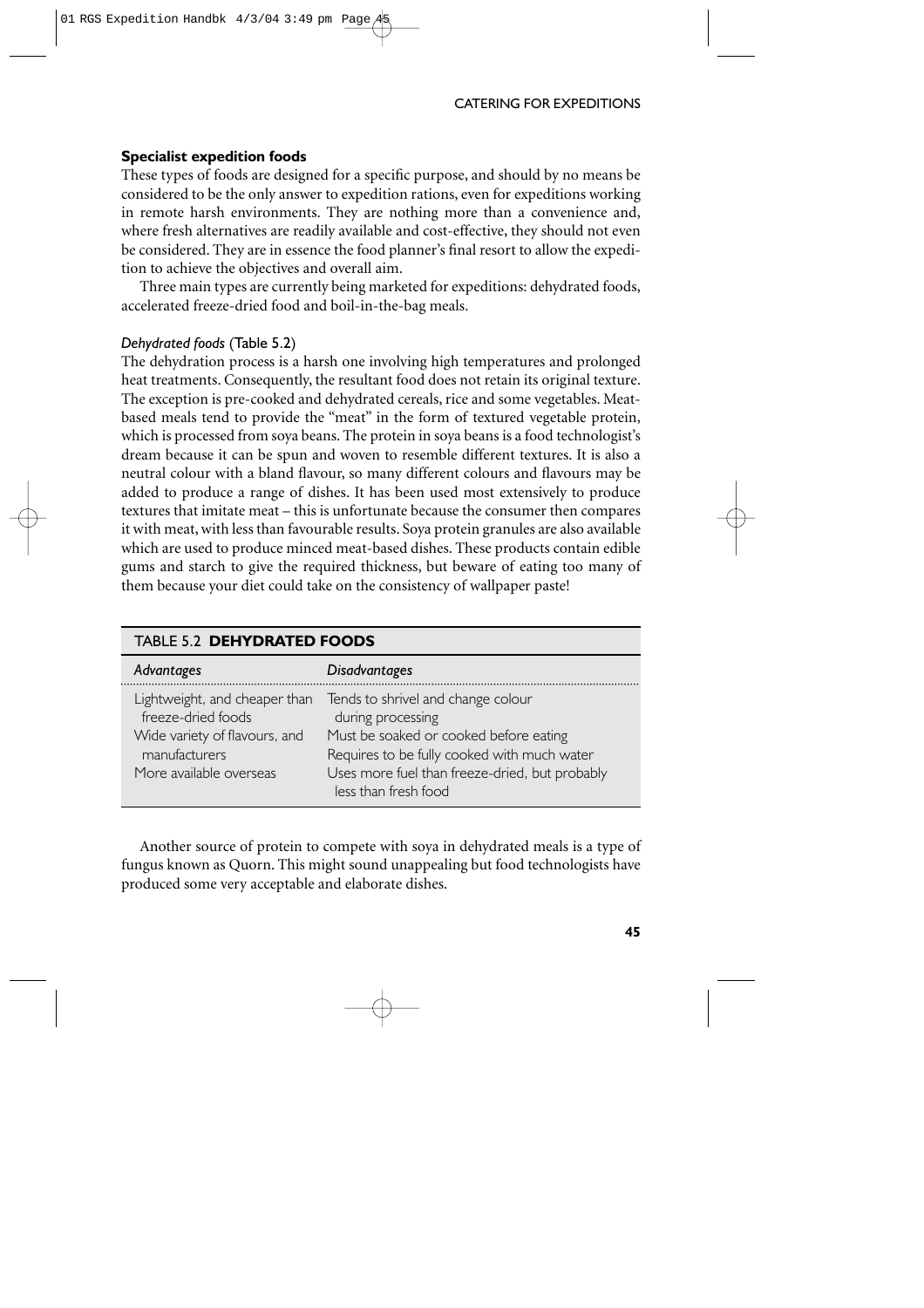# *Accelerated freeze-dried food* (Table 5.3)

This is a much less harsh preservation technique than dehydration, and as a result it tends to preserve the original flavour and texture of the food when rehydrated. The preservation process involves freezing the food and putting it in a vacuum. The water in the food is then driven off as a vapour by sublimation. This uses very little heat and therefore causes less damage to the food. After the food is freeze-dried it is sealed in moisture-proof packets containing nitrogen. Provided that these are not punctured, the food can remain preserved for a number of years, the lack of oxygen and water preventing deterioration. Most expedition foods available in America are freezedried. There is a large selection of exotic meals available, such as chicken and cashew nuts with wild rice.

| TABLE 5.3 ACCELERATED FREEZE-DRIED FOOD                                                                                                                                                                                                                                                                                                                                                                 |  |  |  |  |  |
|---------------------------------------------------------------------------------------------------------------------------------------------------------------------------------------------------------------------------------------------------------------------------------------------------------------------------------------------------------------------------------------------------------|--|--|--|--|--|
| Disadvantages<br>Advantages                                                                                                                                                                                                                                                                                                                                                                             |  |  |  |  |  |
| Low bulk and lightweight<br>Fragile and easily damaged<br>Immediate meal available in<br>Quickly digested/hungry again quickly<br>Two-person portion of main meal $=$ one<br>five minutes<br>No preparation or expertise<br>expedition portion<br>required, just add hot or<br>Cannot be eaten where water is not available in<br>cold water<br>sufficient quantities<br>Sterile with long storage life |  |  |  |  |  |

### *Boil-in-the-bag meals* (Table 5.4)

These have the advantage of not dirtying the pan and, as the water is not contaminated it can be used for making a hot drink or soup. In conditions where, for a limited period, no fuel is available the meal can be eaten cold or sucked frozen like a lollipop. These are heavier than dehydrated rations but have the advantage of not having to be reconstituted. The contents are unaffected by extremes of temperature, humidity and salinity.

| TABLE 5.4 BOIL-IN-THE-BAG MEALS                                                                                                                              |                                                                                              |  |  |  |  |  |
|--------------------------------------------------------------------------------------------------------------------------------------------------------------|----------------------------------------------------------------------------------------------|--|--|--|--|--|
| Advantages                                                                                                                                                   | Disadvantages                                                                                |  |  |  |  |  |
| Does not need reconstituting<br>Less bulky than tins or fresh food Fragile and easily damaged<br>Superior flavour/texture<br>Can be eaten cold without water | Heavier than dehydrated or freeze-dried<br>Most expensive of the specialist expedition foods |  |  |  |  |  |

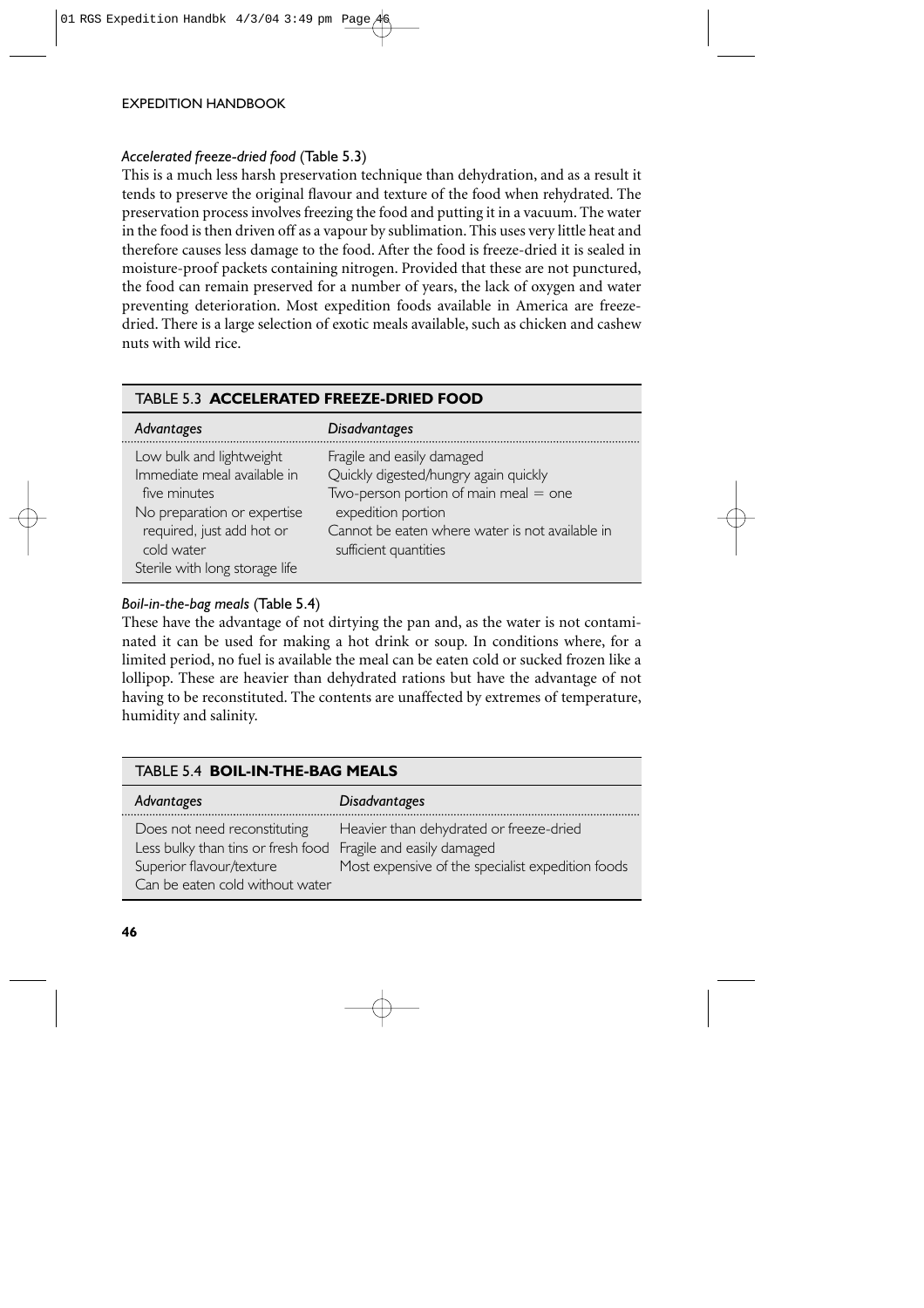#### *"Tinned equivalent"*

This is a military term used to devise a suitable ration for an expedition or exercise that is based on an established fresh scale of rations, e.g. you may establish that each member of the expedition will be entitled to a daily fresh meat element of 8 oz (240 g). However, in the field, meat may not be reliably supplied; you may alter your feeding programme to mix fresh and tinned rations, or dried main meal elements to suit the environment, work load, availability, costing, transportation and other criteria as they arise. Examples are shown in Table 5.5.

## *"CILOR"*

This is also a military term, being an abbreviation of "cash in lieu of rations". A useful tip for the expedition planner, who, having decided the ration scale per person for the expedition and evaluated its monetary value in local currency, may find that the issuing of the ration allowance in cash enables a person on the move to purchase his or her own cooked meal. If the person should wish to purchase outside of the ration value, this is of course his or her own financial responsibility and not that of the expedition as a whole. Similar guidelines could be applied in an emergency, where any over-expenditure should be charged against the contingency fund and claimed back later from insurance.

#### *Lightweight rations*

Producing a lightweight ration for 48 or 72 hours is seldom a problem. A few favourite items, whether savoury, chocolate or biscuit, combined with a small canned or dehydrated main meal if carrying a stove, and some teabags and coffee usually seem to suffice. In summer conditions, in a European environment, it is not unusual for parties to travel with fresh bread, cheese, garlic sausage, fruit juice drinks or even sweetened powder additives to dissolve with uncontaminated water. Perhaps distributed through the party will be a simple stove and some fuel as a safety measure in case the weather should turn. It is not always necessary to carry a stove – common sense dictates the time and conditions when one is not required. Remember, the main reason for cooking food is to break down sinews and starches, making items easily digestible and more palatable. There is little increase in energy value by cooking foods, whether fresh, tinned or dehydrated, but the boost to morale is beyond any argument. For the expeditioner, there are certain points to remember when designing this part of the ration programme. A lightweight ration should give the maximum calorific intake for minimum weight, be easy to prepare and as varied as possible. When under physical or mental strain, the appetite seems to decrease and, on occasions, the desire to eat is reduced by fatigue.

For short periods of around 7–10 days, before returning to a place where fresh food is available, a lightweight ration can be considered along the following lines. Remembering that the basal metabolic rate (the amount of energy used only for the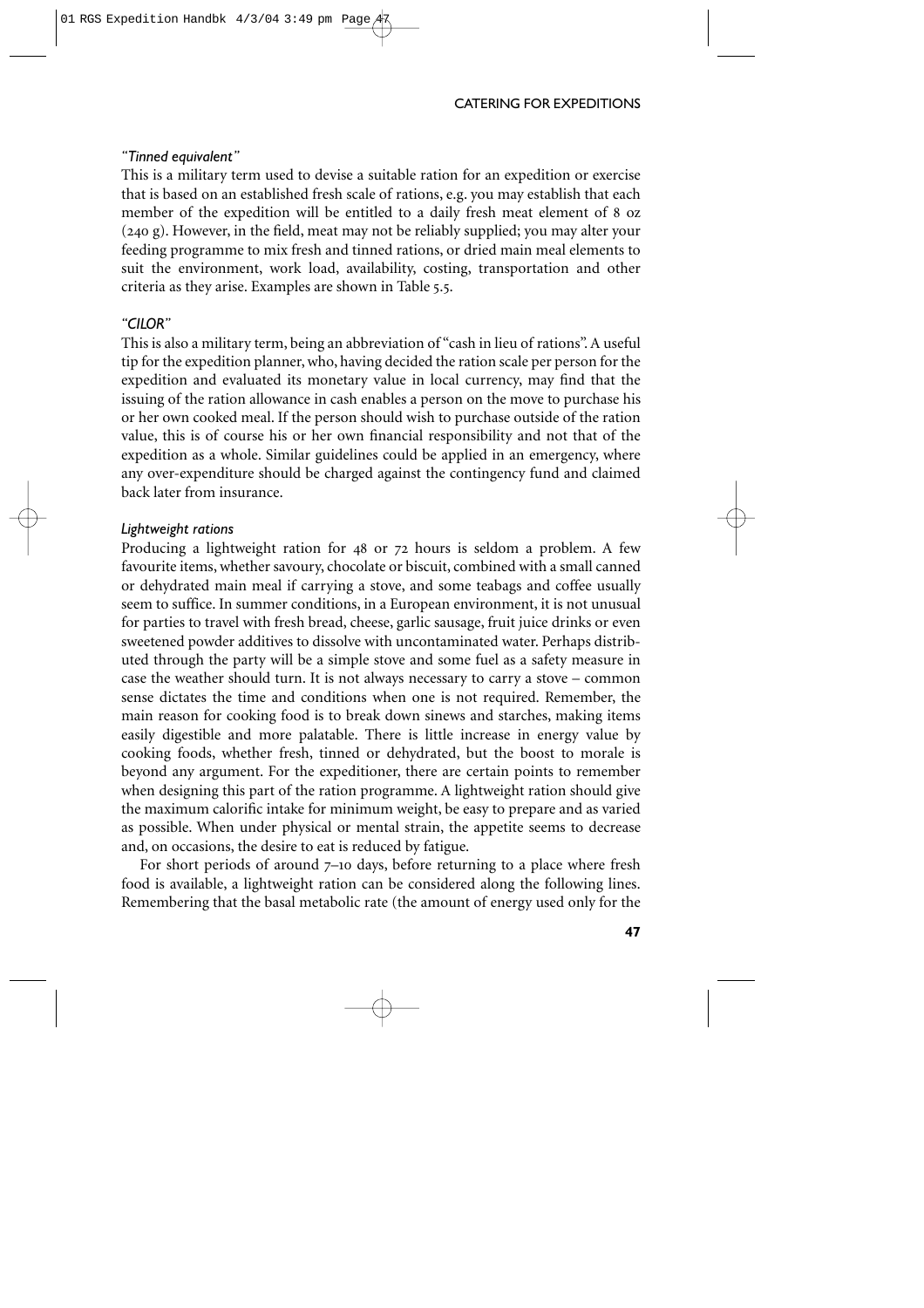# TABLE 5.5 **TINNED RATION SCALE FOR FOUR PEOPLE FOR ONE DAY**

|               | <b>Basic item</b>              | Weight (oz)    | (g)  | <b>Alternatives</b>    | Weight (oz)     | (g) |
|---------------|--------------------------------|----------------|------|------------------------|-----------------|-----|
| I. Breakfast  | Baked beans in tomato sauce 16 |                | 480  |                        |                 |     |
|               | Oatmeal blocks                 | $5 \times 1$   |      |                        |                 |     |
|               | <b>Sausages</b>                | 16             | 480  | or bacon grill         | 16              | 480 |
|               |                                |                |      | or baconburger         | 15              | 450 |
| 2. Main meal  | Cuppasoup (choice)             | 3              |      |                        |                 |     |
|               | Steak and onion casserole      | 16             | 480  | or stewed steak        | 16              | 480 |
|               |                                |                |      | or vegetable goulash   | 16              | 480 |
|               |                                |                |      | or chicken/vegetable   |                 |     |
|               |                                |                |      | curry                  | 16              | 480 |
|               |                                |                |      | or corned beef         | $ 2\rangle$     | 360 |
|               |                                |                |      | or steak and kidney    |                 |     |
|               |                                |                |      | pudding                | 16              | 480 |
|               |                                |                |      | or chicken supreme     | 16              | 480 |
|               | Mashed potato powder           | 6              | 180  | or pre-cooked rice     | $ 0\rangle$     | 300 |
|               | Carrots                        | $ 0\rangle$    | 300  | or processed peas      | $\overline{10}$ | 300 |
|               |                                |                |      | or mixed vegetable     | $\overline{0}$  | 300 |
|               | Apple pudding                  | 22             | 660  | or canned pears        | 24              | 720 |
|               |                                |                |      | or rice pudding        | 24              | 720 |
|               |                                |                |      | or chocolate pudding   | 17              | 510 |
|               |                                |                |      | or mixed fruit pudding |                 |     |
|               |                                |                |      | or fruit salad         | 24              | 720 |
| 3. Snack      | Tinned cake                    | $ 0\rangle$    | 300  | or luncheon meat       | 16              | 480 |
|               |                                |                |      | or (c) fish            | 16              | 480 |
|               |                                |                |      | or hamburgers          | 15              | 450 |
|               | Selection of jams              | 9              | 270  |                        |                 |     |
|               | Tinned cheese                  | 8              | 240  |                        |                 |     |
|               | Margarine                      | 8              | 240  |                        |                 |     |
|               | Chocolate bars                 | $4 \times 2$   |      |                        |                 |     |
| 4. Drinks and | Teabags                        | $\overline{2}$ | 60   |                        |                 |     |
| sundries      | Instant coffee                 | 0.5            | 15   |                        |                 |     |
|               | Dried milk                     | 3              | 90   |                        |                 |     |
|               | Sugar                          | 4              | 420  |                        |                 |     |
|               | Salt                           | T              | 30   |                        |                 |     |
|               | Mustard powder                 | 0.125          | 3.75 |                        |                 |     |
|               | Small tin opener               | T              | 30   |                        |                 |     |
|               | Toilet paper                   | 25 sheets      |      |                        |                 |     |
|               | Plastic reclosure              | $\overline{2}$ | 60   |                        |                 |     |
|               | Paper towels                   | 8              | 240  |                        |                 |     |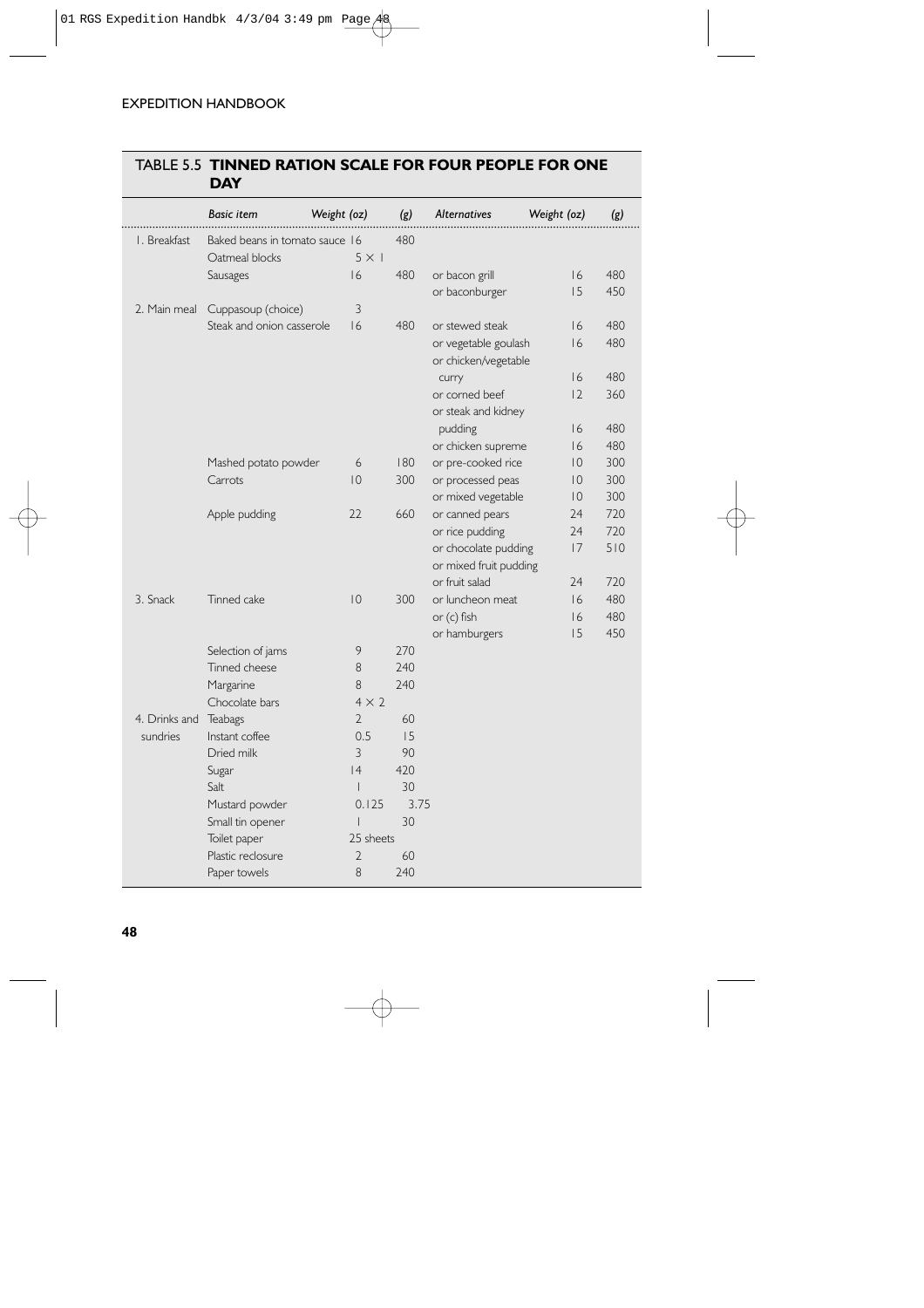process of being alive while at rest) has a representative value in a European-style climate of about 1600 kcal per day, any calorific intake beyond these limits in a 24 hour period is a bonus to the already existing resources in the body and the daily energy output.

01 RGS Expedition Handbk 4/3/04 3:49 pm Page

From the reports of various expeditions working in Alaska, the Yukon, Africa, tropical forest areas and the Himalayas, the requirement of 5000 kcal per day has been proven unrealistic in practical terms, and it is better to assume that an expedition member will actually consume 3500–4200 kcal per day when in the field living on a lightweight ration, as a result of many factors from food repulsion to a stove failing to work correctly. Therefore, the multi-choice system of producing lots of small but varied items is the one now favoured; small tins of cheese, containers of jam, miniature chocolate bars and ring-pull cans of pâté are all worth considering. Some rations built on the multi-choice system of wide variety, but relying on small portions, have as many as 36 different items and thus allow for the widest change in taste, palatability and food texture on a day-to-day basis. Some expeditions spread this type of variety through four or six different ration packs by using the same type of items and varying the flavour, thus keeping weight, packaging and volume the same, while increasing the choices even more.

As we all know, it's hard enough to achieve 100 per cent success with every meal we eat at home, but on an expedition you have to try to achieve the same acceptance with restricted food items in an inhospitable environment! A lightweight ration, by its very nature, makes this type of presentation and appreciation very nearly impossible. One of the ways to make a ration look attractive is to purchase cans or dehydrated foods that have colourful wrappers, which show a photograph of a prepared and finished dish on the label, nicely served and garnished. Another way is to ensure a variety of food colours: green beans, sweetcorn, instant potato, noodles, beef stew. Sometimes ingenuity takes over; in fact on some expeditions cooking competitions have started up between individuals or partners in a tent. I remember a friend producing a multicoloured instant whip, garnished with crumbled Hardtac biscuit, revolting now, but quite delicious at the time! Food cravings become quite common too; only recently I heard of an expeditioner who gained a liking for blackberry-flavoured apple flakes, cooked with an overdose of onion Oxo cubes!

Although there will be complaints and faults with the rations, they should be based on the fact that, by its very nature, a lightweight ration is a restricted form of eating, and not on the fact that the food has been badly prepared. Consideration also has to be given to the main components of a lightweight ration: should it rely on tinned (wet) or dehydrated (dry) main meal elements? Only the planner can consider which will suit his or her needs best for the project being undertaken. The main advantage of a wet ration is that little liquid is required to make the food item edible, whereas with a dehydrated ration a reasonable quantity of water in some form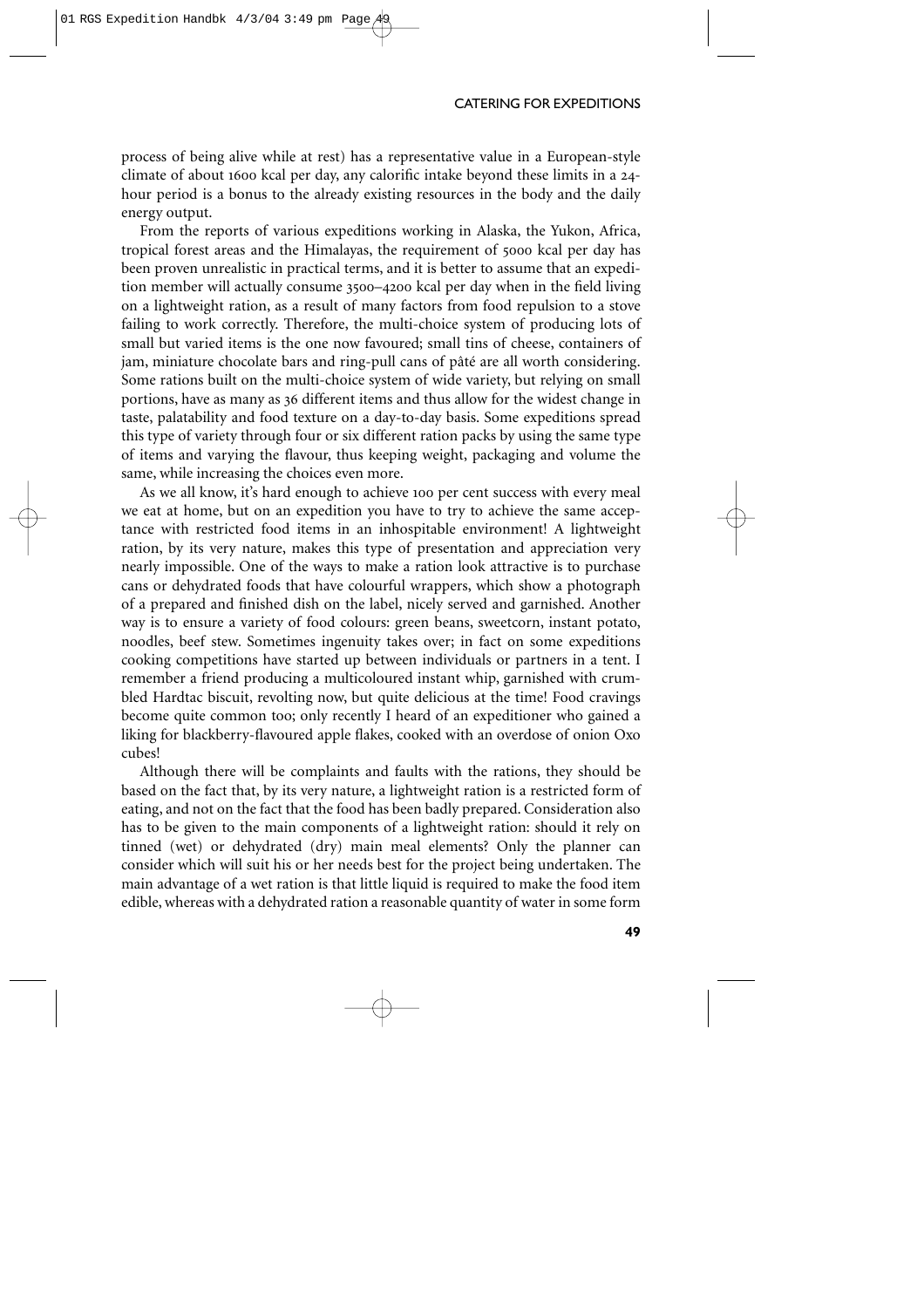must be available. Consider too that, although the ration may be lighter by using a dry lightweight programme, extra fuel (and therefore extra weight) may be necessary to melt liquid to make it edible; cooking times may also be longer and, at altitudes where water boils at a lower temperature, rehydration may be a problem (although this is usually only so over 21,000 feet). Therefore packing heavier canned weight may in the long run prove to be lighter for the overall work effort.

There may also be environmental factors that affect the lightweight feeding programme. In extremely cold climates, a high fat content may be required; in hot climates, light, soft-fibre foods may be best, allowing for a high liquid content; certain types of food and container may not keep in extremes of temperature – the fat in biscuits may go rancid; internal packaging may burst at altitude, as a result of the differences in air pressure inside and outside the plastic or synthetic wrapping; processed cheese may go stale over a long period and chocolate may deteriorate if not processed for the climate by the manufacturers. All these points should, where possible, be borne in mind before making the final decision on what items to include in the lightweight ration and, having made the final recommendation, it is then advisable to check calorific values, to ensure that each ration is around the 4000 a day mark. I have never really found it important to worry about calorific values, and those who do usually seem to end up taking a ration full of items that make up the exact daily energy requirement, which is stodgy and boring, and eventually nobody wants to eat any of it. In these instances, such ordinary items as cans of sardines, tubs of margarine and sweet biscuits turn into items to be coveted, even stolen, or hidden from others!

By giving people the type of items that they want to eat and forgetting the calorific recommendation, it makes more money available for selected items, reduces volume of packaging and weight, and keeps acceptability and morale high.

#### **Emergency rations** (Table 5.6)

These are essential and should not be overlooked. The food should be of high carbohydrate content and of a type that is easily absorbed by the body, e.g. sugar or glucose. It is not sufficient merely to allocate additional standard rations as emergency rations. The emergency rations pack should be clearly labelled, and should not be used to supplement normal meals but kept for emergencies only. The packing of such rations must be durable, in order to withstand repeated handling without actually being opened for use (e.g. mess tin). Suggested emergency food types are: glucose tablets, hot drink (e.g. tea, coffee, Complan), muesli-type food, dried fruit, chocolate bars, sweet biscuits, nuts, fuel and matches. It may be advisable to include the food pack with the emergency equipment such as flares, survival bag and emergency stove.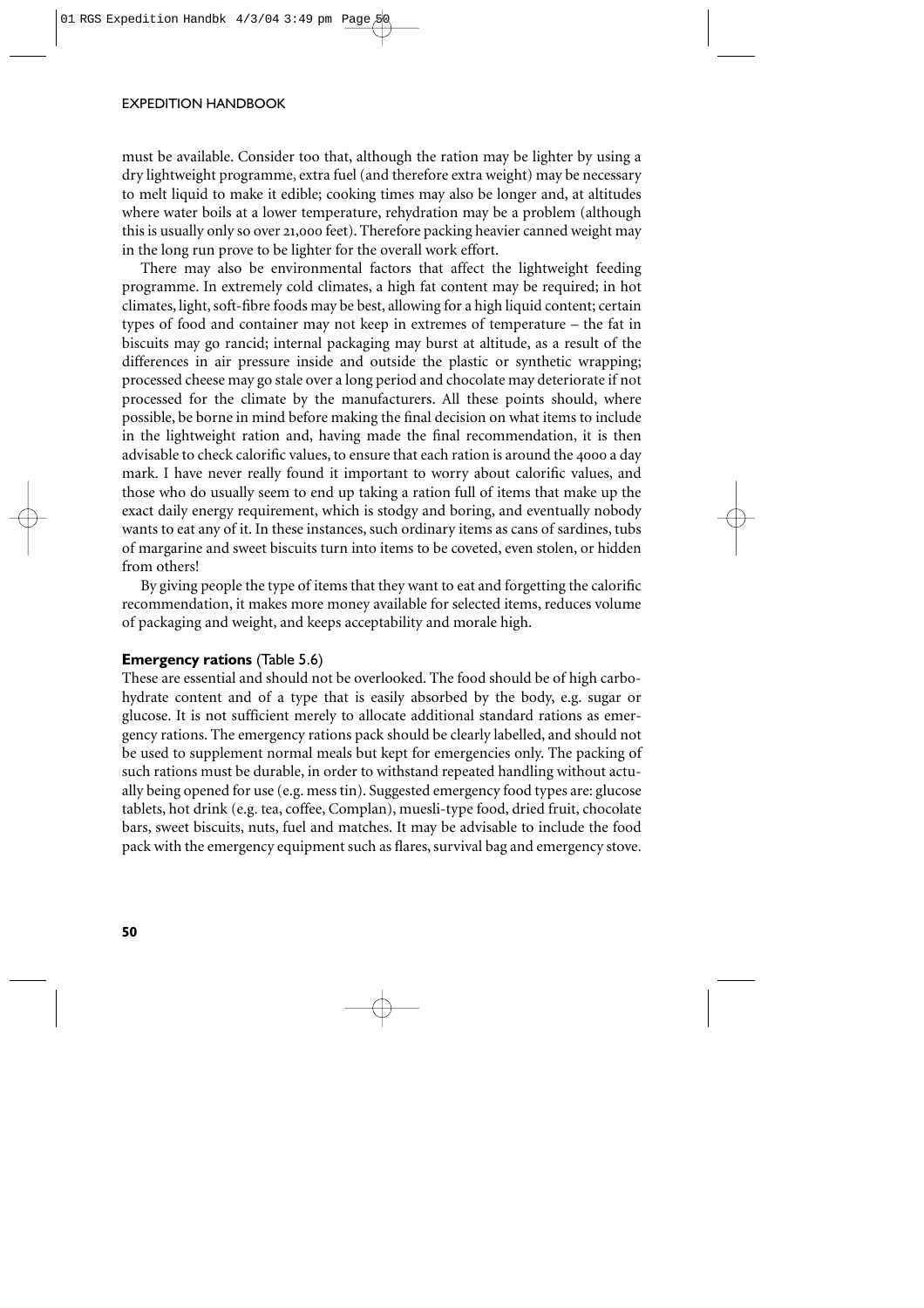# TABLE 5.6 **ONE-PERSON 24-HOUR EMERGENCY RATION**

|               | <b>Basic item</b>         | Weight (oz)    |         | (g) | Alternative            | Weight (oz) |                | (g) |
|---------------|---------------------------|----------------|---------|-----|------------------------|-------------|----------------|-----|
| I. Breakfast  | Porridge oats             | 3              |         | 90  |                        |             |                |     |
|               | Drinking chocolate        |                | 2.5     | 75  |                        |             |                |     |
| 2. Main meal  | Cuppasoup                 | I              |         |     |                        |             |                |     |
|               | Dehydrated prawn curry    |                | 2.5     | 75  | or dehydrated stew     |             | $\mathbf{2}$   | 60  |
|               |                           |                |         |     | or vegetable curry     |             | 2.5            | 75  |
|               | Dehydrated peas           |                | 1.5     | 45  |                        |             |                |     |
|               | Smash potato              | $\mathfrak{D}$ |         | 60  | or pre-cooked rice     |             | 2.5            | 75  |
|               | Dehydrated vegetable      | $\overline{2}$ |         | 60  |                        |             |                |     |
|               | Apple flakes              | $\mathsf{I}$   |         | 30  | or apple and bilberry  |             |                |     |
|               |                           |                |         |     | flakes                 |             | $\overline{1}$ | 30  |
| 3. Snack      | Chicken and bacon spread  | $\overline{2}$ |         | 60  | or chicken/beef/cheese |             |                |     |
|               |                           |                |         |     | spread                 |             | $\overline{2}$ | 60  |
|               | Jam                       |                | 1.5     | 45  |                        |             |                |     |
|               | Margarine                 | L              |         | 30  |                        |             |                |     |
|               | Plain biscuits            |                | 2.5     | 75  |                        |             |                |     |
|               | Sweet biscuits            |                | 2.5     | 75  |                        |             |                |     |
|               | Chocolate bars            |                | 3.5     | 105 |                        |             |                |     |
|               | Chocolate toffees         | $\overline{2}$ |         | 60  |                        |             |                |     |
|               | Nuts and raisins          |                | 1.5     | 45  |                        |             |                |     |
|               | Date and dried fruit bars | $\overline{2}$ |         | 60  | or muesli bars         |             | $\overline{2}$ | 60  |
|               | Dextrose tablets          | $\mathbf{L}$   |         | 30  |                        |             |                |     |
| 4. Drinks and | Instant coffee            |                | 0.5     | 15  |                        |             |                |     |
| sundries      | Instant tea               |                | 0.25    | 7.5 |                        |             |                |     |
|               | Oxo                       |                | I cube  |     |                        |             |                |     |
|               | Dried milk                |                | 0.5     | 1.5 |                        |             |                |     |
|               | Sugar                     | $\overline{1}$ |         | 30  |                        |             |                |     |
|               | Salt                      | Pinch          |         |     |                        |             |                |     |
|               | Spoon                     | ı              |         |     |                        |             |                |     |
|               | Small tin opener          |                |         |     |                        |             |                |     |
|               | Waterproof matches        |                | $1$ box |     |                        |             |                |     |
|               | Paper tissues             |                | I pack  |     | or toilet paper        |             | 5 sheets       |     |
|               | Face wipes                | I              |         |     |                        |             |                |     |